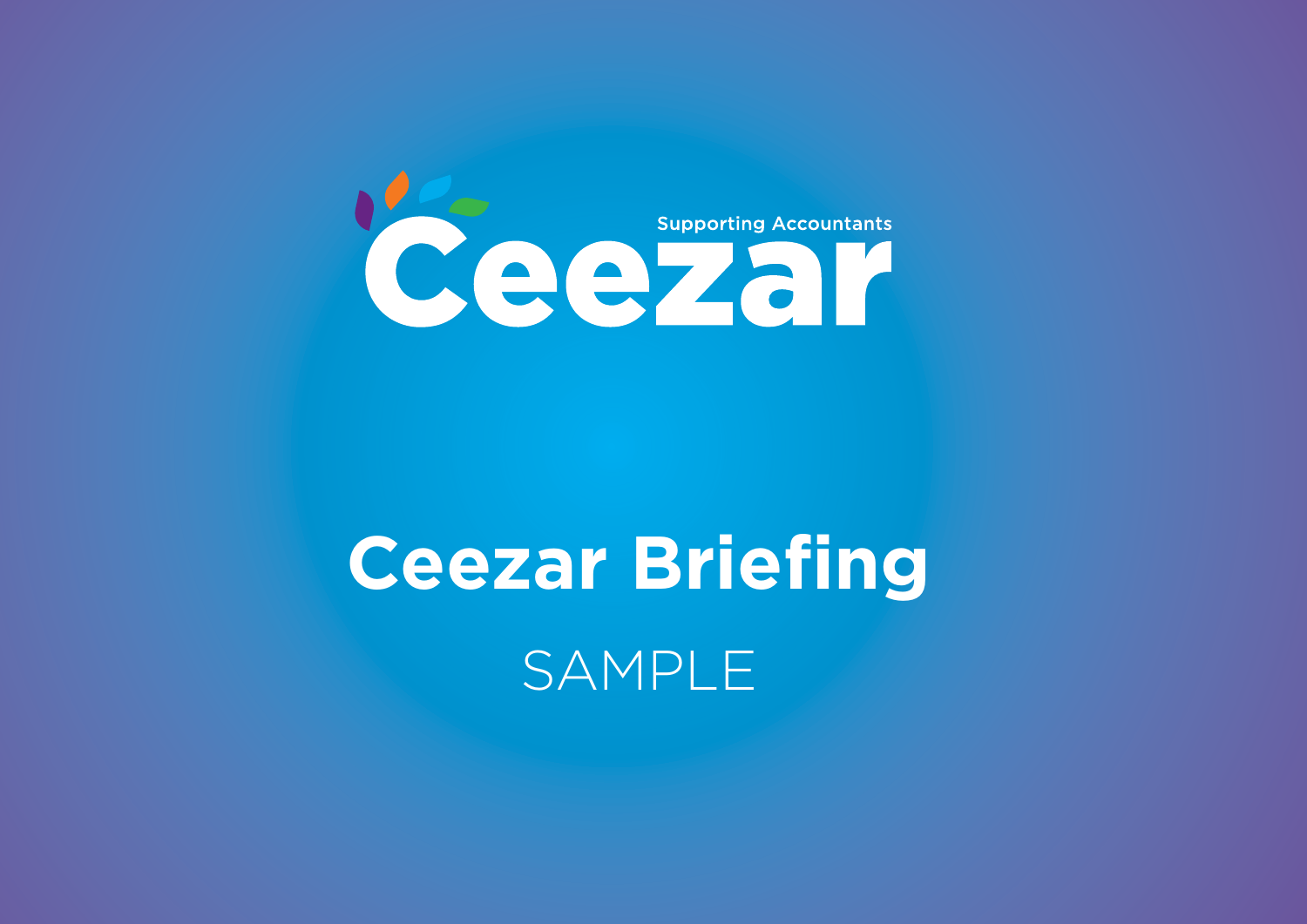**Presenting Business Advisory solutions to your clients, via relevant topics like brand and marketing shows your switched on!**

**Web technologies, eCommerce, digital marketing...** 

**The Future.**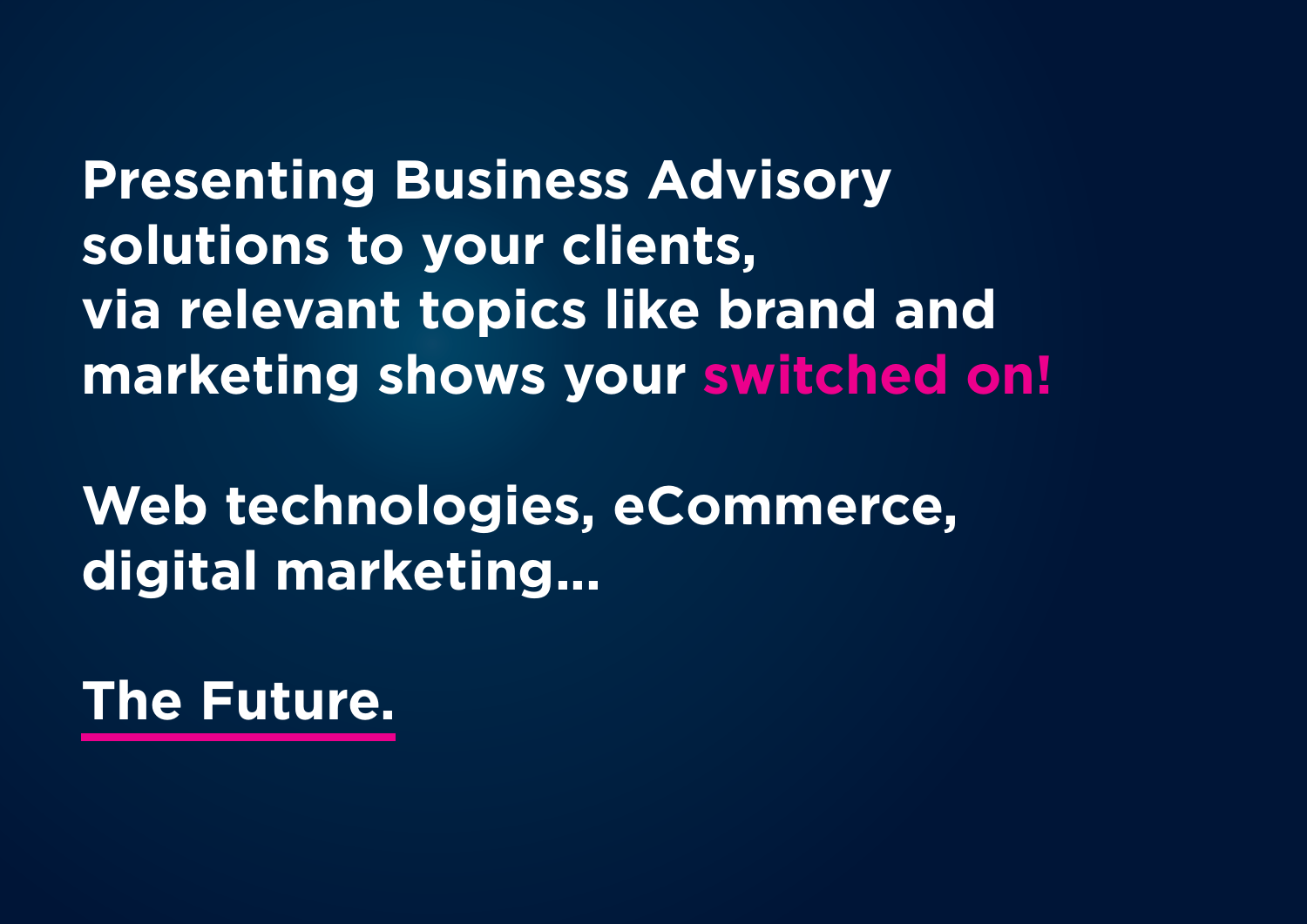### **We've made this easy for you. The following script is all you need to deliver to your clients.**

"Ceezar, is The Accountants Brand and Marketing Partner.

They assist our Network and you, our client, to build brand equity, on-board new technologies, become more efficient, competitive, increase growth and pursue sustainability within the business model.

Ceezar have an easy delivery of their services for your business, plus I have a report generated by Ceezar for you. It has a suite of products and services that will help your business to survive, grow and perform.

#### I will email it across.

You can learn more here www.ceezar.com.au".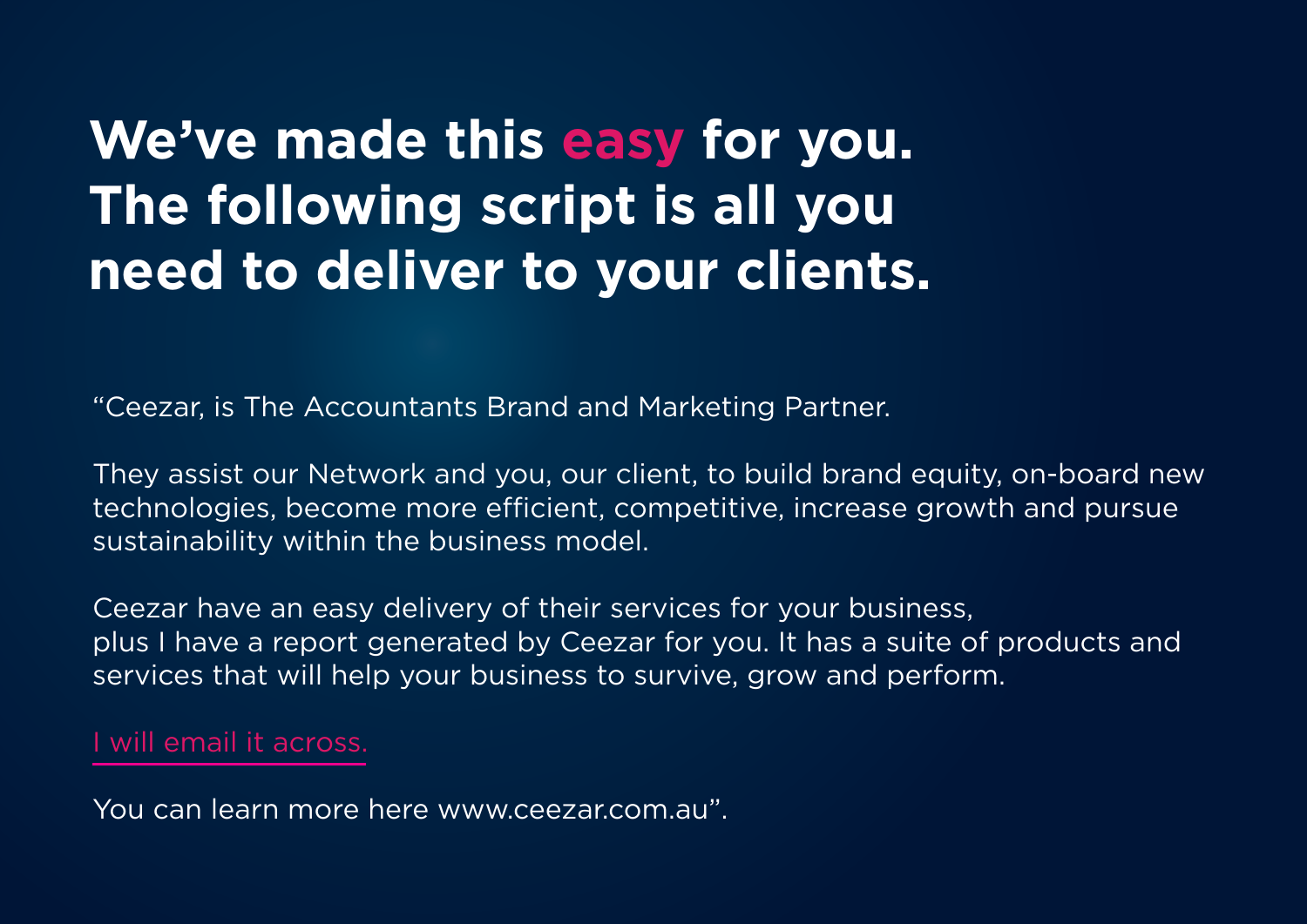### **How does Ceezar Briefing work?**



- 1 The Accountant completes the brief at the we[bsite.](https://www.ceezar.com.au/register-your-client/)
- 2 Ceezar builds the Ceezar Report and sends it directly back to you to review. (You can forward to your client, or get Ceezar to contact your client).
- 3 The Ceezar Brief contains marketing products and services that assist your clients business survive grow and perform.

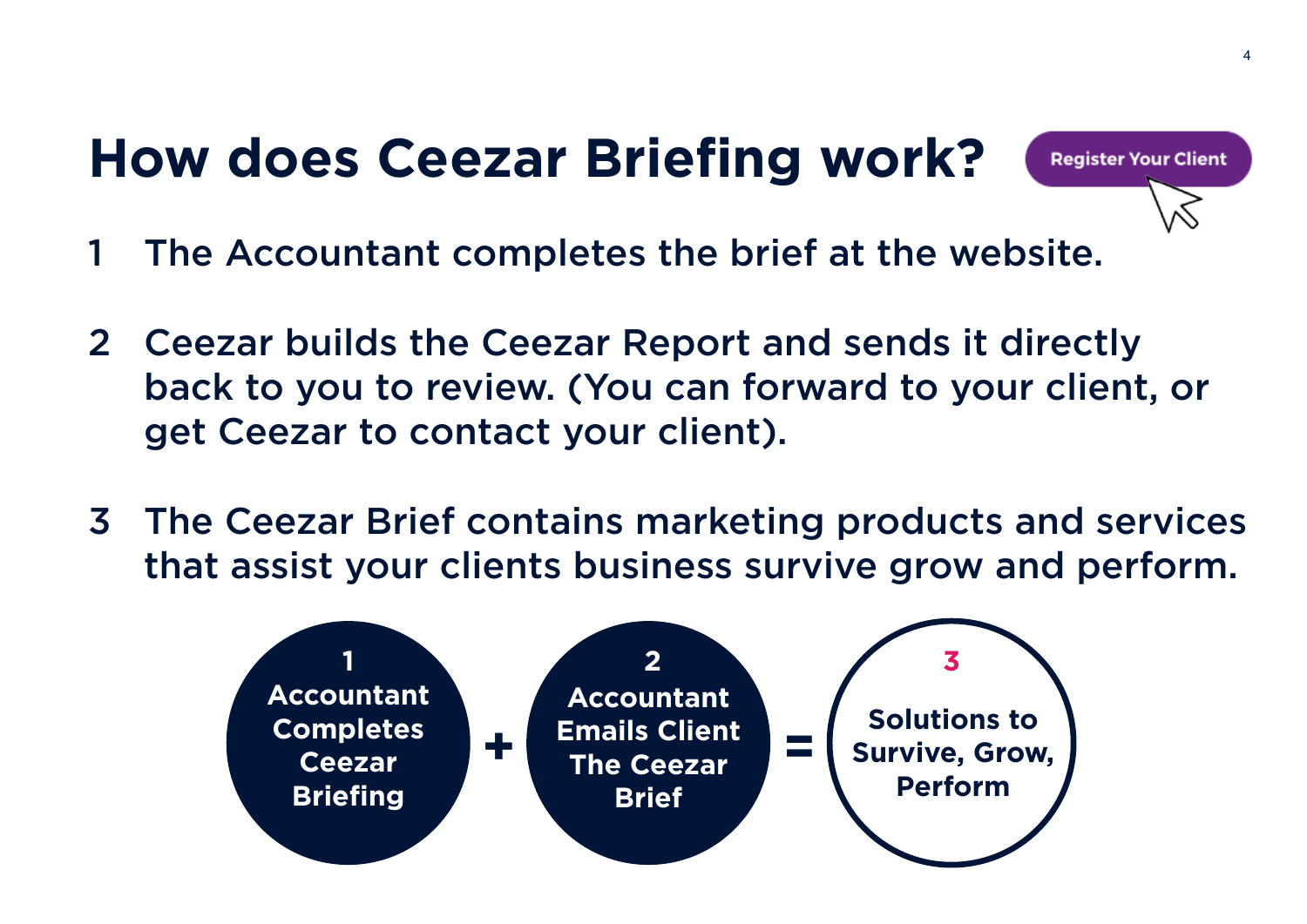### **The Ceezar Brief is on the website [www.ceezar.com.au/register-your-client](https://www.ceezar.com.au/register-your-client/)**



### **It's a free service!**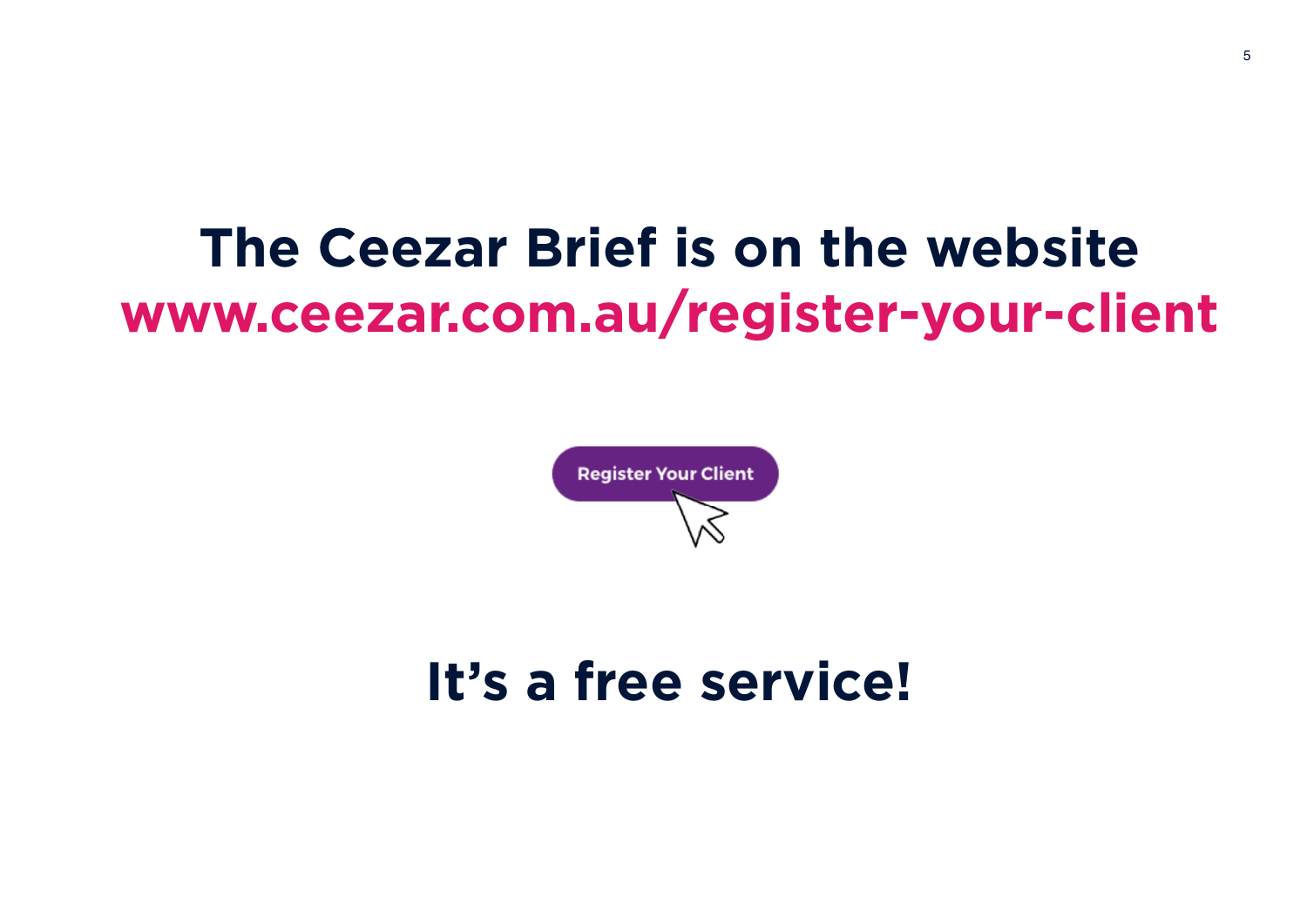### **The Ceezar Briefing is very easy. 10 questions, takes 2 minutes.**

### **As below, straight from the website link (previous page).**

- Accountant Firm Name
- Your Accountancy Firm Name
- Accountant Firm Email
- Accountants Clients Business Name
- Your Clients Industry
- Your Clients Product & Service Geography Areas
- Years in business
- Main focus
- Business type
- EBIT (Approx. Brackets)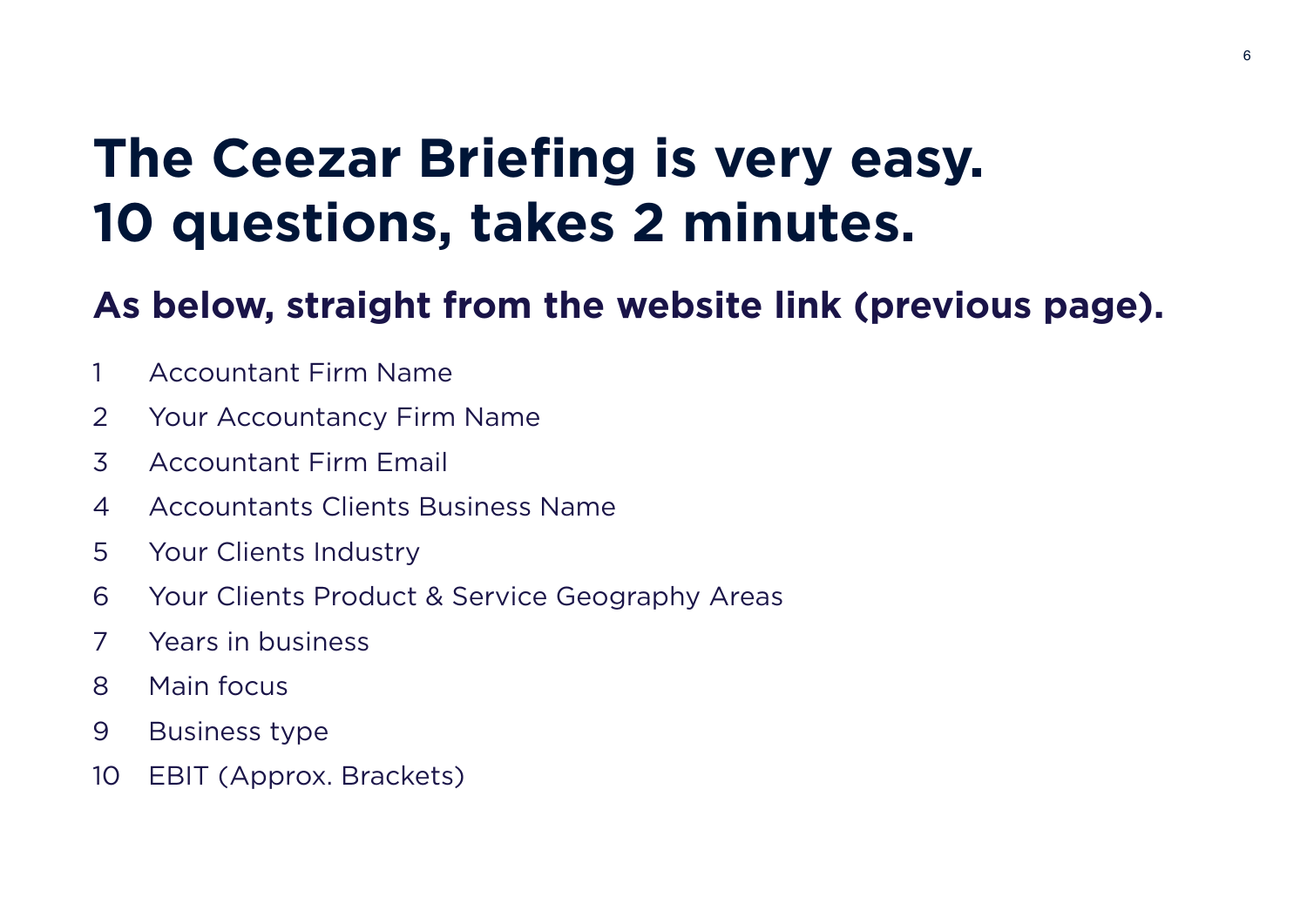### **Why is Ceezar Briefing is so easy. Cue G12...**

**Ceezar's marketing equation that accurately assigns an SME the most appropriate level of investment in branding and marketing activity.**

**G12 is underpinned by a 7 step process. Using elements in its calculation like EBIT, industry, business type and the owner's character.**

**We've used it with stimulus projects run by Deloitte and the Australian Government.**

**It's proven and it works!**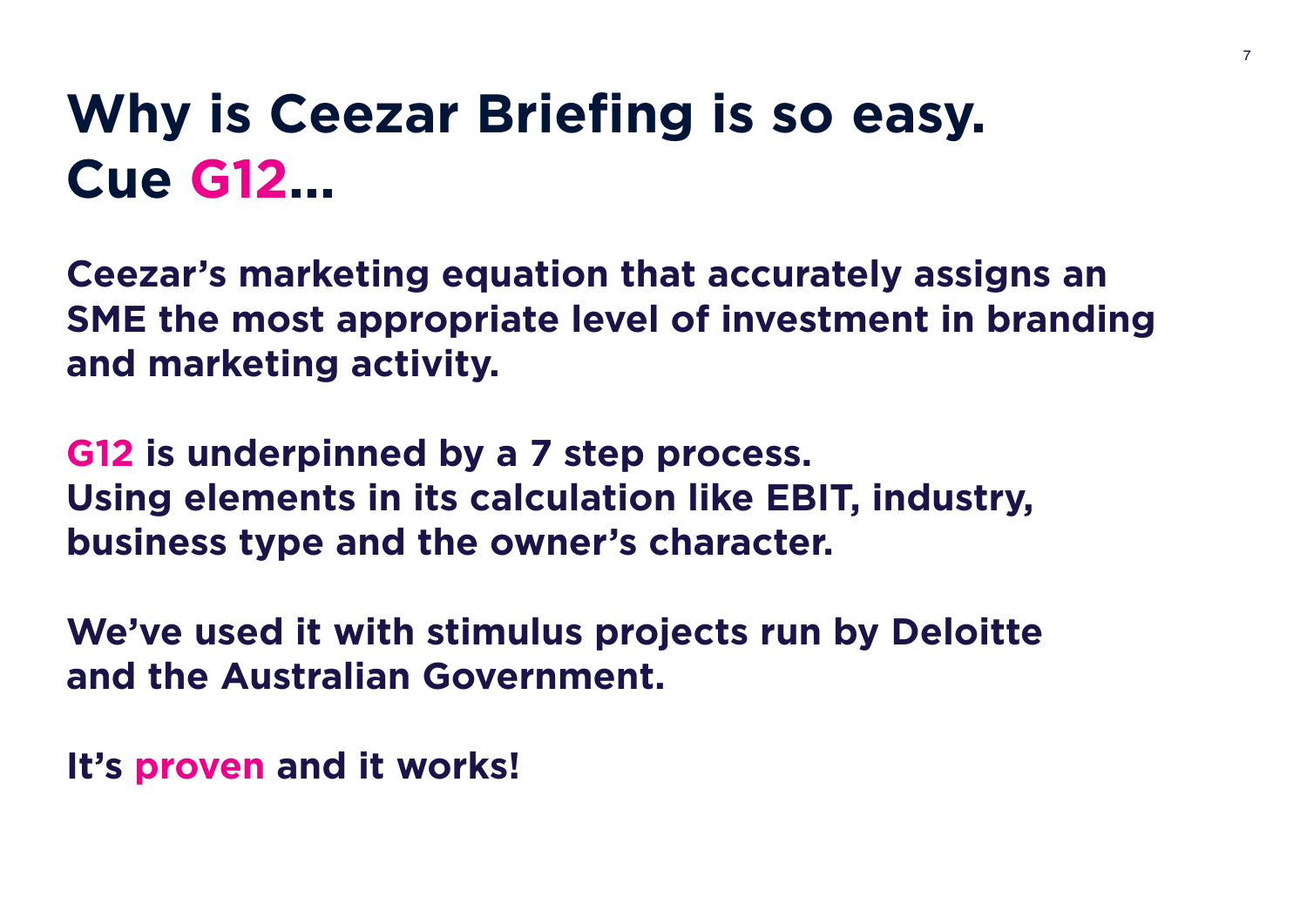### **Outcomes achieved are -**

- **a robust business model.**
- **a more competitive offer.**
- **resilience in tough times.**
- **strategic growth.**

**Basically better clients for you.**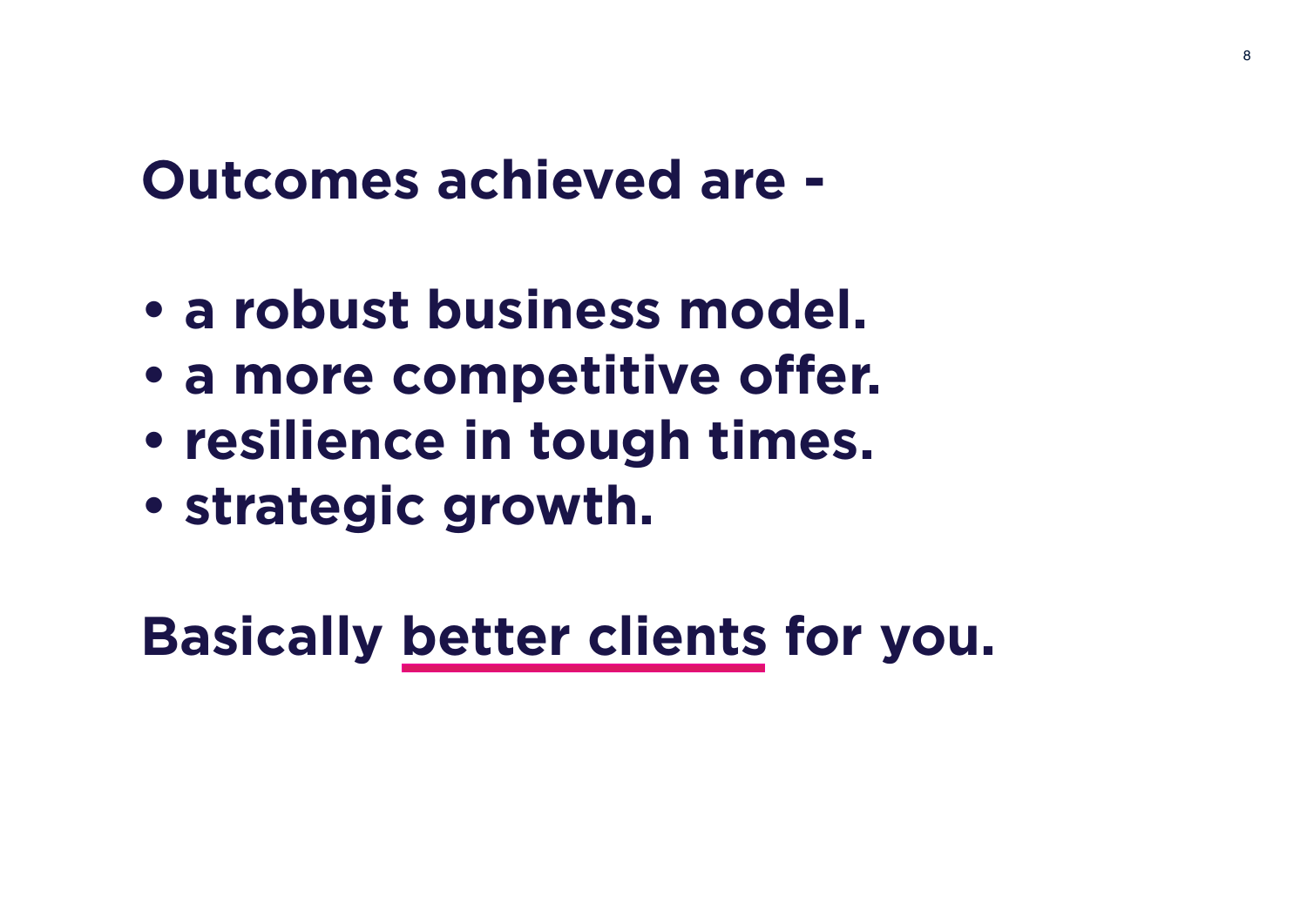## **Together we can help your SME clients survive.**

**[REQUEST A CEEZAR DEMO](mailto:Luke.Sullivan%40COGbranding.com?subject=I%20would%20like%20a%20G12%20Demo%20Please%20%28c/o%20COG%20Branding%29)**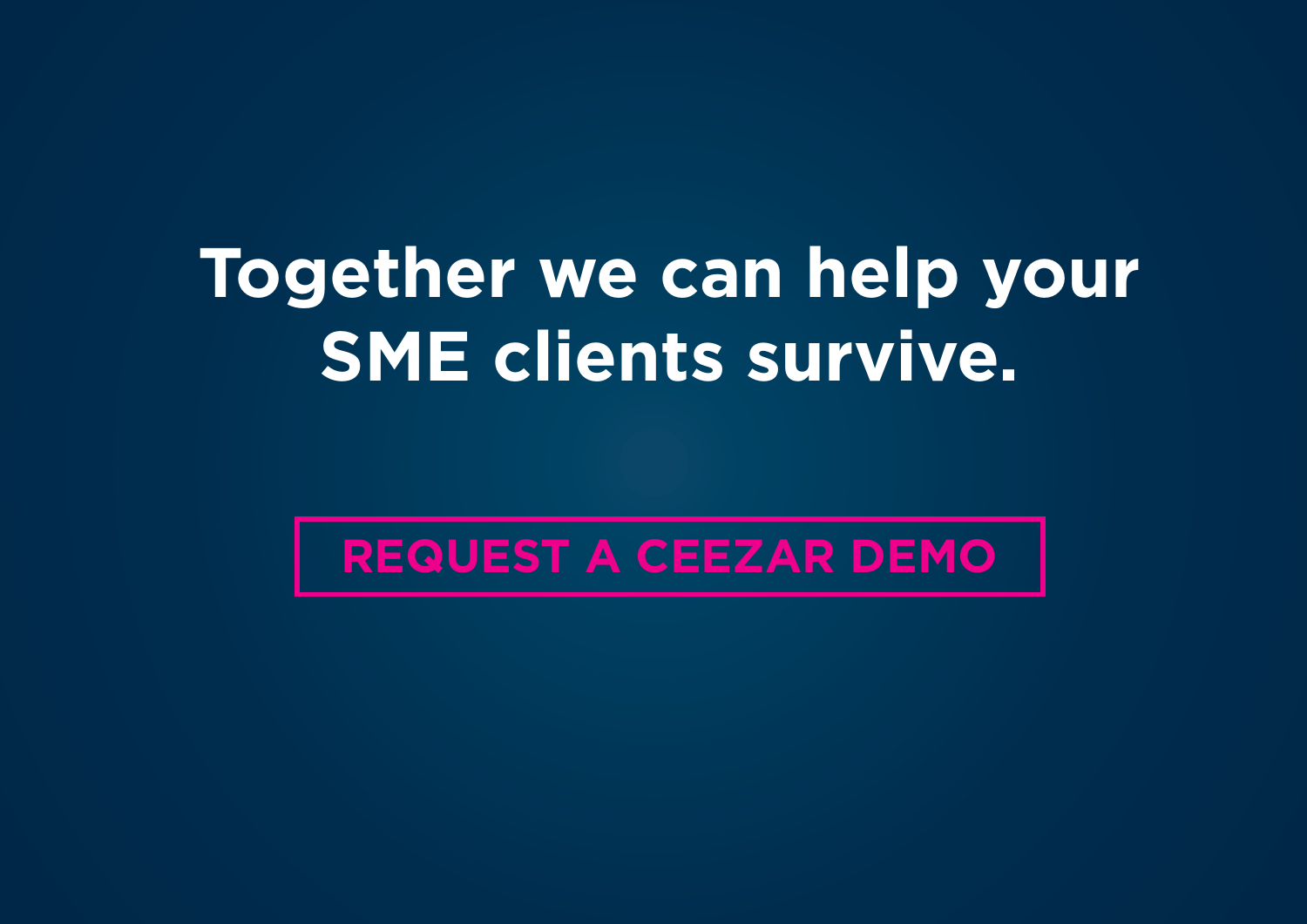"When your clients' brands are strong, your client portfolio will perform better.

Businesses with a strong brand are often much more resilient to negative forces (.) compared to those that have a weak brand.

A business that realizes its brand equity has a greater perceived value in the marketplace, thus has a healthier bottom line and operates under less stress.

Our whole team adheres to this thinking. Let's start a conversation on how we can work together.

Call me direct on 0400 375 264 Email me at [Luke.Sullivan@Ceezar.com.](mailto:Luke.Sullivan%40COGbranding.com?subject=I%20would%20like%20a%20G12%20Demo%20Please%20%28c/o%20COG%20Branding%29)au

Many thanks for your time just now".

**Luke Sullivan. Founder.**

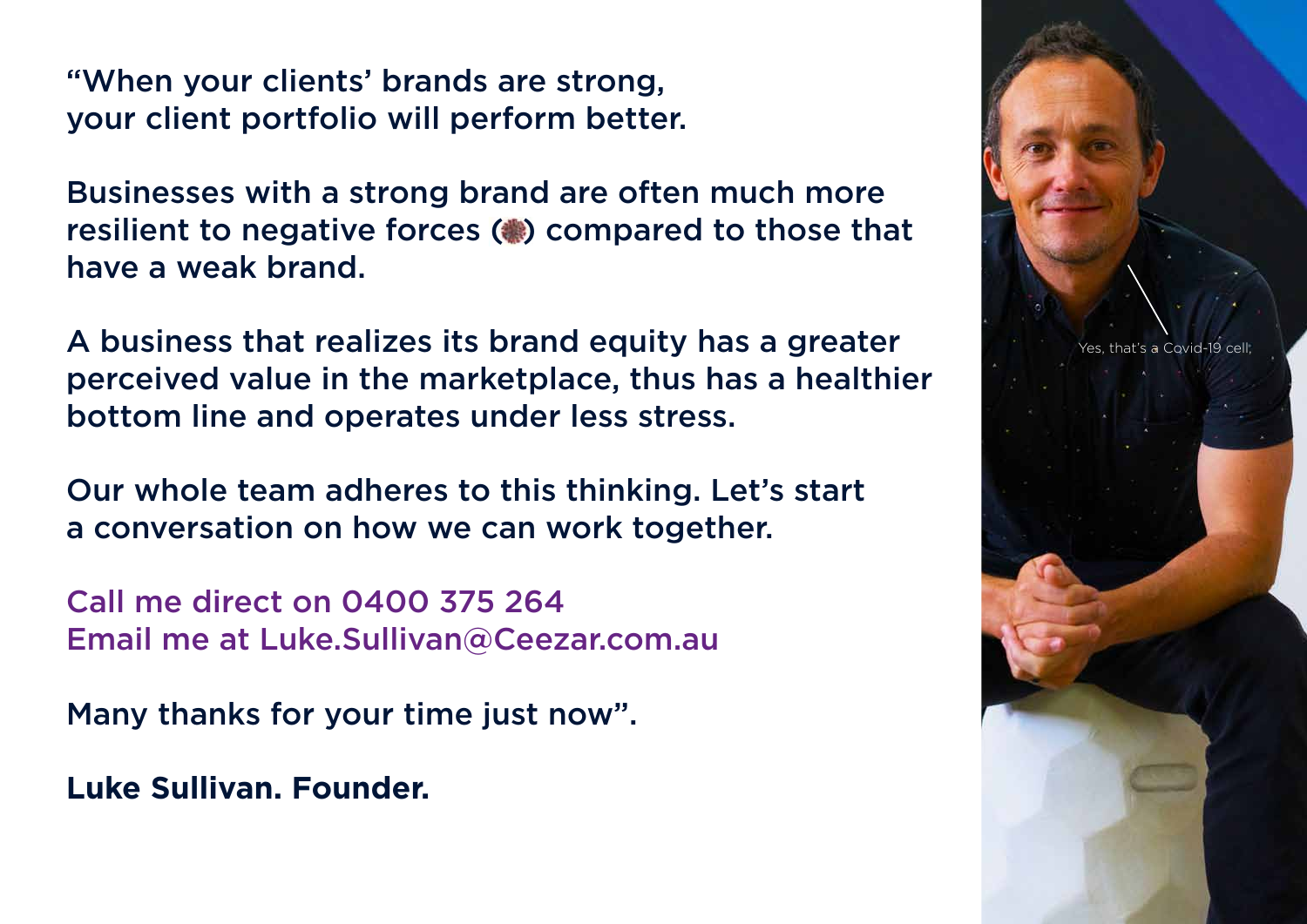### **We've delivered project success for many companies that have needed to connect brand with business.**

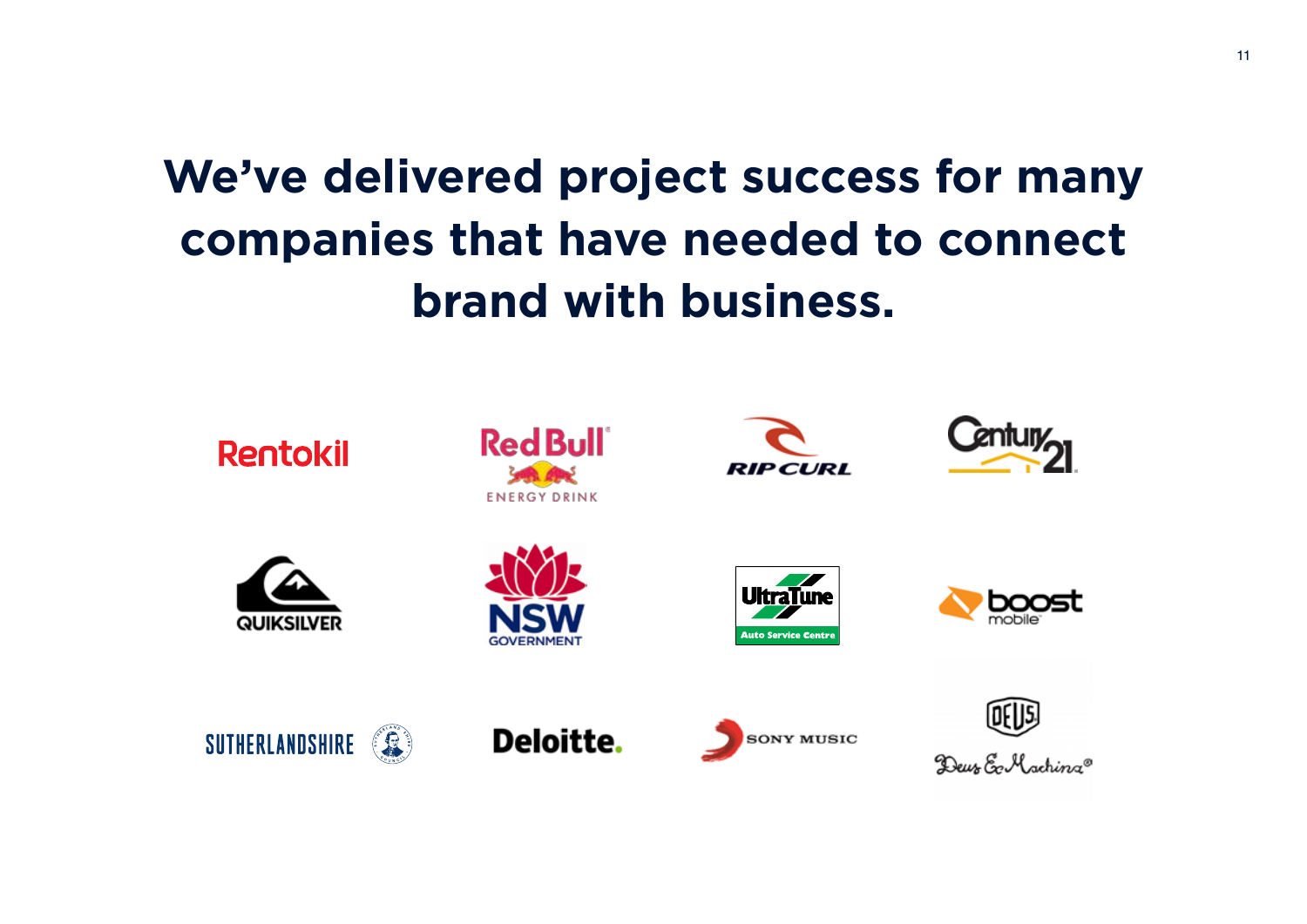## **Offer more to your clients. Request a Ceezar Demo.**

Contact Luke Sullivan Mobile: 0400 375 264 Office: 02 9523 6007 Email: [Luke.Sullivan@Ceezar.com](mailto:Luke.Sullivan%40COGbranding.com?subject=I%20would%20like%20a%20G12%20Demo%20Please%20%28c/o%20COG%20Branding%29).au